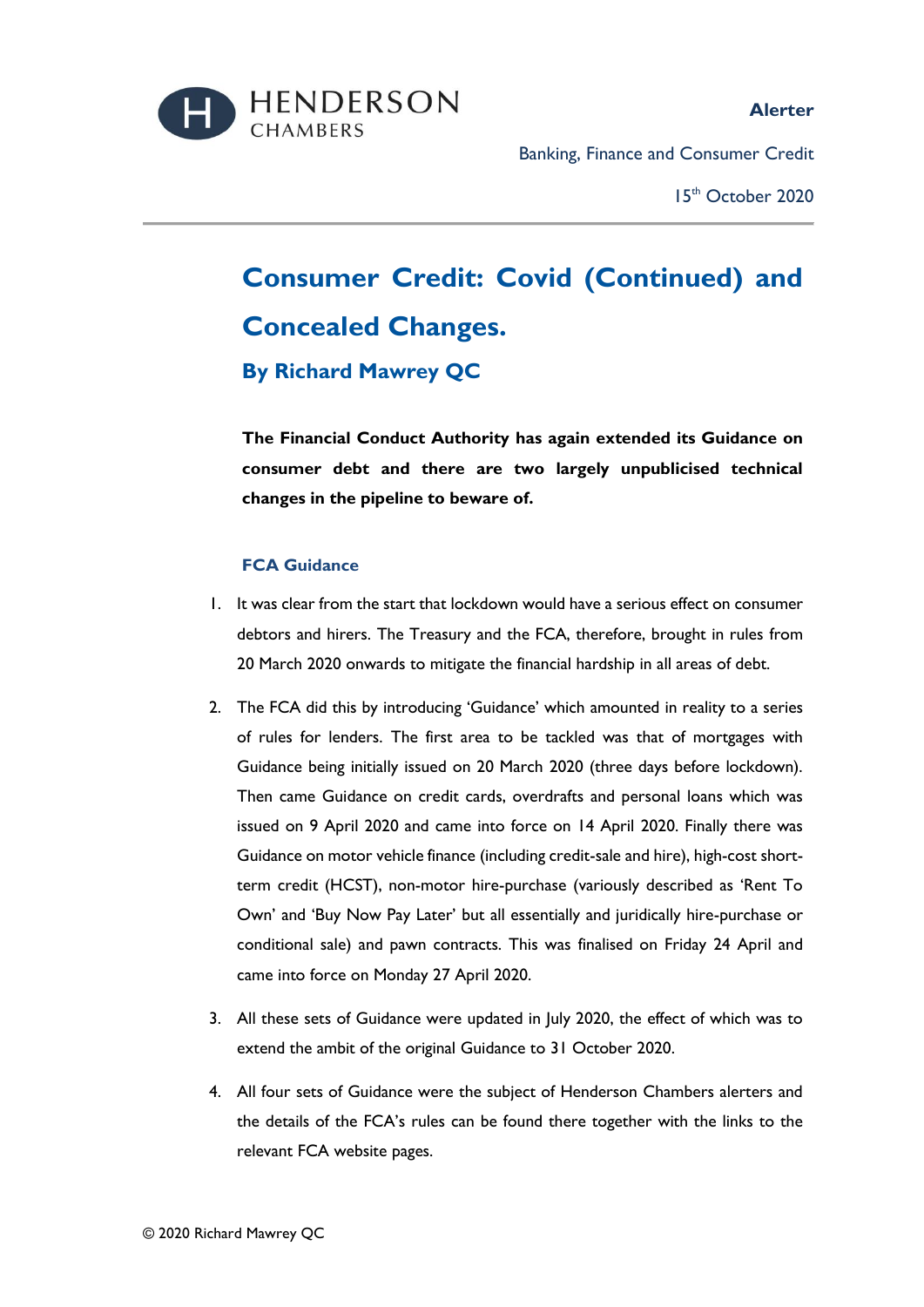Consumer Credit: Covid (Continued) and Concealed Changes Richard Mawrey QC

5. Well, to the surprise of no-one bar the Government, despite months of national house-arrest and the economy dynamited to rubble, Covid-19 has not packed its bags and stolen silently away in the night but appears, like the poor (whose number it has greatly augmented) to be 'always with us'. Consequently, the FCA has decided to update its 'Final' - now 'Finalised' - Guidance (one is irresistibly reminded of a pop legend's 'Farewell Tour' which becomes an annual event). Once again, it has extended the period of grace for three months and the current Guidance is intended to take us through to 31 January 2021.

### **The new Guidance**

- 6. The most recent Guidance is issued in two tranches, both of which came into force on 2 October 2020.
	- Consumer credit and Coronavirus: Additional Guidance for Firms [https://www.fca.org.uk/publication/finalised-guidance/finalised-guidance](https://www.fca.org.uk/publication/finalised-guidance/finalised-guidance-consumer-credit-coronavirus-additional-guidance-firms.pdf)[consumer-credit-coronavirus-additional-guidance-firms.pdf](https://www.fca.org.uk/publication/finalised-guidance/finalised-guidance-consumer-credit-coronavirus-additional-guidance-firms.pdf)
	- Overdrafts and Coronavirus: additional guidance for firms [https://www.fca.org.uk/publication/finalised-guidance/finalised-guidance](https://www.fca.org.uk/publication/finalised-guidance/finalised-guidance-overdrafts-coronavirus-additional-guidance-firms.pdf)[overdrafts-coronavirus-additional-guidance-firms.pdf](https://www.fca.org.uk/publication/finalised-guidance/finalised-guidance-overdrafts-coronavirus-additional-guidance-firms.pdf)

#### **Guidance not rules**

7. As before, it is sensible to consider the FCA's *modus operandi*. In this instance the FCA is proceeding by Guidance rather than by rules. We must reiterate, however, that the FCA expects that its guidance will be followed to the letter and threatens regulatory action against those who might be tempted to disregard it. As the FCA puts it 'This guidance sets out our expectation that firms should provide, for a temporary period only, exceptional and immediate support to consumers facing payment difficulties due to circumstances arising out of coronavirus.' The FCA makes it clear that this guidance is based on PRIN 6, 'A firm must pay due regard to the interests of its customers and treat them fairly' and PRIN 7 'A firm must pay due regard to the information needs of its clients, and communicate information to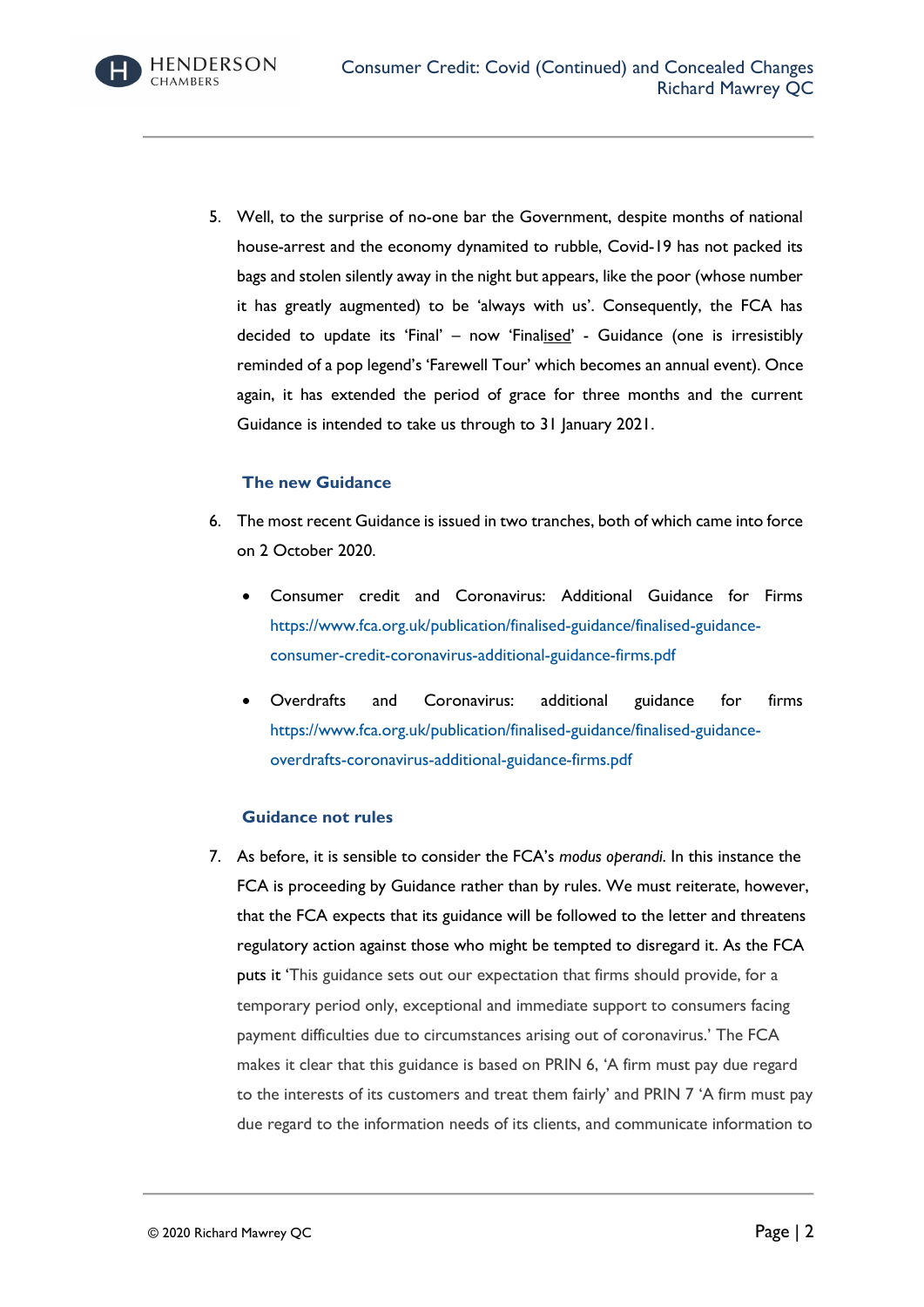them in a way which is clear, fair and not misleading'. This is backed by the warning that the Guidance is 'potentially relevant to enforcement cases and the FCA may take it into account when considering whether it could reasonably have been understood or predicted at the time that the conduct in question fell below the standards required by Principle 6 and Principle 7'.

8. It is also necessary to keep in mind PRIN 11 which obliges offenders to self-report to the FCA.

# **Payment deferral**

9. In all the areas in which Guidance has been issued, the core of the scheme is a three-month moratorium, referred to as a 'payment deferral'. The FCA guidance defines 'payment deferral' as follows: 'an arrangement under which a firm permits the customer to make no or reduced payments under [the relevant type of contract] for a specified period without being considered to be in payment shortfall. A "full payment deferral" is where the firm permits the customer to make no payments. A "partial payment deferral" is where the firm permits the customer to make reduced payments of any amount'. In short, it is a postponement of repayment not a remission of the instalments: the debt remains. That is not to say that a lender might not agree to write off interest for a period but deferral as contemplated by the FCA does not go that far.

# **Existing Guidance**

- 10. Although the Guidance has been set out in detail in earlier Alerters, a summary may be useful. In essence
	- a. The default position for deferrals is that they should be, initially at least, for a period of three months: it was open to lenders to agree a longer period and, in exceptional cases, a shorter one, but the fallback position is always three months.
	- b. The onus is on the debtor to approach the lender and ask for a deferral rather than on the lender to suggest it: that said, lenders are obliged to tell customers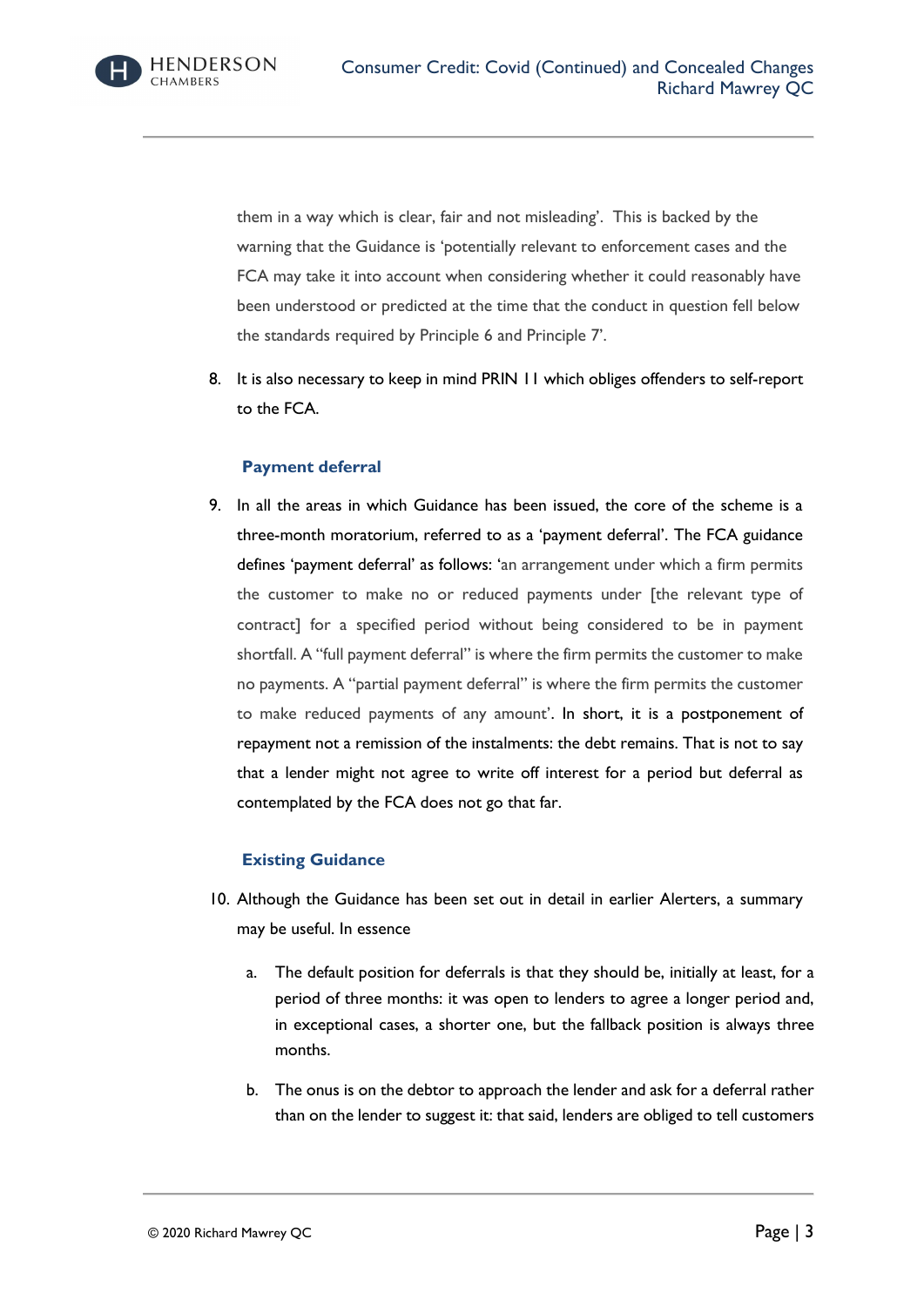that they can ask for a deferral and include details in their ordinary communications with debtors. If the debtor has a reasonable case for deferral, the creditor should negotiate with him.

- c. Unlike the position with granting credit, the lender is not obliged to be proactive or to make extensive investigations as to the financial circumstances, though it must always consider what would be in the best interests of the customer.
- d. A payment deferral is just that, a deferral. No part of the debt is cancelled and interest continues to run, albeit that the lender is strictly enjoined not to use the deferral as an excuse to increase interest rates, even when those rates are tied to the amount of the outstanding balance and the capitalisation of interest would push the capital outstanding into a new and higher interest band. The requirement not to increase interest is spelt out in very tough terms in the case of HCST lending.
- e. The normal forbearance rules for dealing with debtors who get into arrears (particularly those contained in CONC 7) have been suspended in the case of deferrals granted for Covid-related reasons but continued to apply where debtors were already in difficulties before the onset of the virus.
- f. Lenders cannot make any charge for granting the deferral and the non-payment for deferral reasons must not be given an adverse entry in credit registers.
- g. Only in exceptional cases should lenders attempt to enforce debts by legal action during the moratorium and more direct action such as repossessing mortgaged or charged properties or repossessing chattels subject to hirepurchase or hire is also forbidden.

#### **The October 2020 Guidance**

11. The principal Guidance (Consumer credit and Coronavirus) is a very prolix document indeed (26 pages) and much of it is given to re-stating the basic rules for granting deferrals set out above. The FCA recognizes, however, that there will be ongoing problems both with those whose deferrals have come to an end and those who require extensions and new deferrals. When the Guidance was originally issued in March 2020 there was, understandably at the time, a feeling of 'all over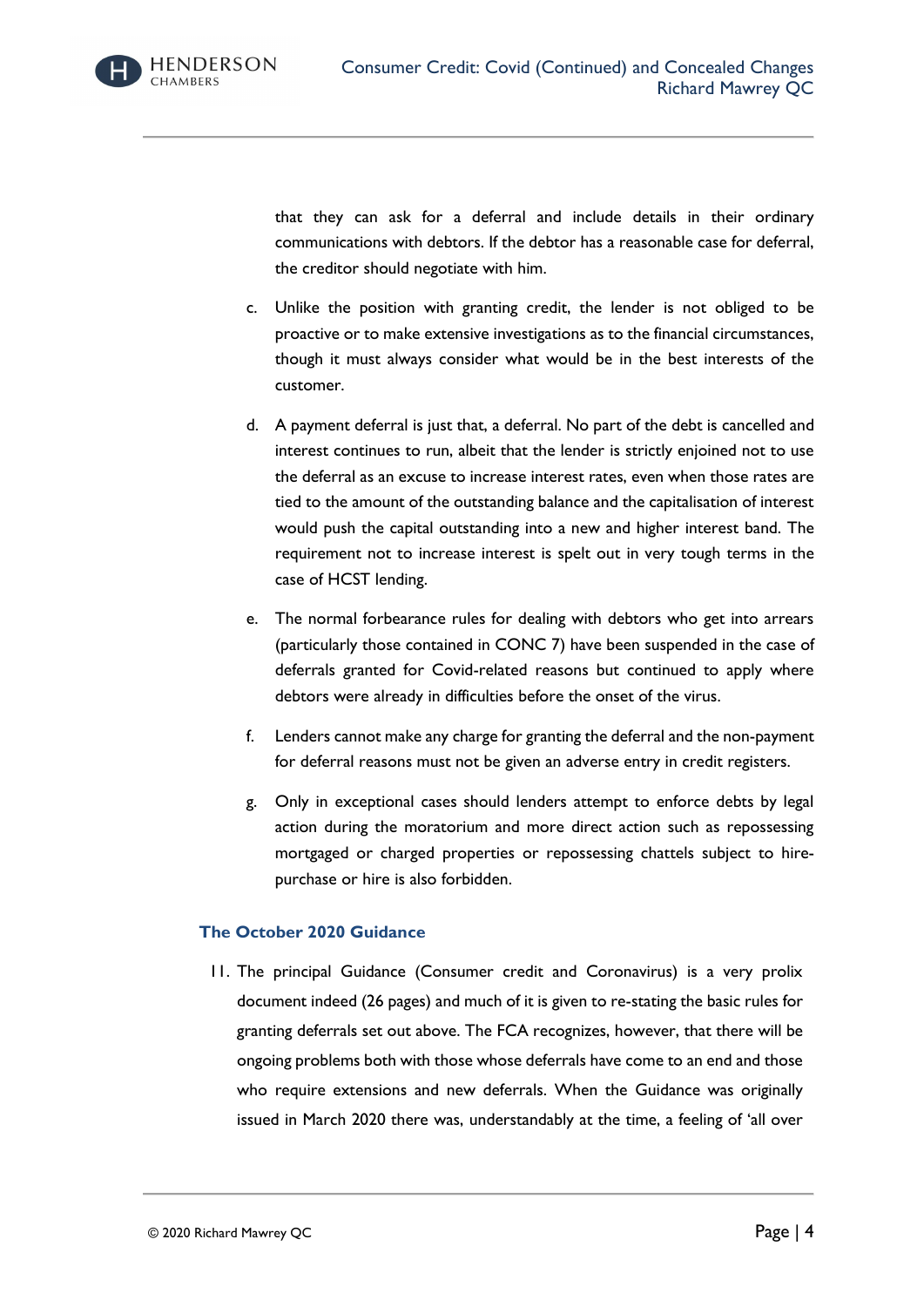

by Christmas' and the Guidance was seen and hoped to be temporary. The tone of the current Guidance is much darker and, if there is any light at the end of the tunnel, the FCA is certainly not using it to read by.

- 12. Many debtors and hirers have now been in financial difficulties for six or seven months, and arrears during a potential three-month lockdown might have appeared surmountable at the time whereas now the prospect is much more daunting. The scaling down of Governmental financial assistance will inevitably push more debtors into the position of having to ask for a deferral. By the same token, unlike Government, lenders do not have the Magic Money Tree growing in their gardens. The time is approaching when some lenders might themselves be looking apprehensively at their assets.
- 13. As before, the FCA urges lenders to ensure that they have in place robust policies for dealing with debtors who ask for a deferral and those who let themselves get into arrears without asking for a deferral. Again and again, the FCA stresses that arrangements made with customers in difficulties must be sustainable and affordable and will not eat into the customers' everyday necessities or drive the customers into raising further and more expensive credit in an attempt to pay off existing credit.
- 14. Unsurprisingly the leitmotiv is always 'talk to the customer'. The FCA recognizes that it cannot place on lenders the onerous pre-contract investigations demanded by CONC to satisfy itself as to the viability of the credit before it is granted. The customer has to make much more of the running and justify his request for a deferral and the lender is not obliged to engage in a lengthy verification process before agreeing.
- 15. The new Guidance is especially concerned with three categories of debtor who are still or have become subject to financial difficulties
	- those who have had two deferrals already;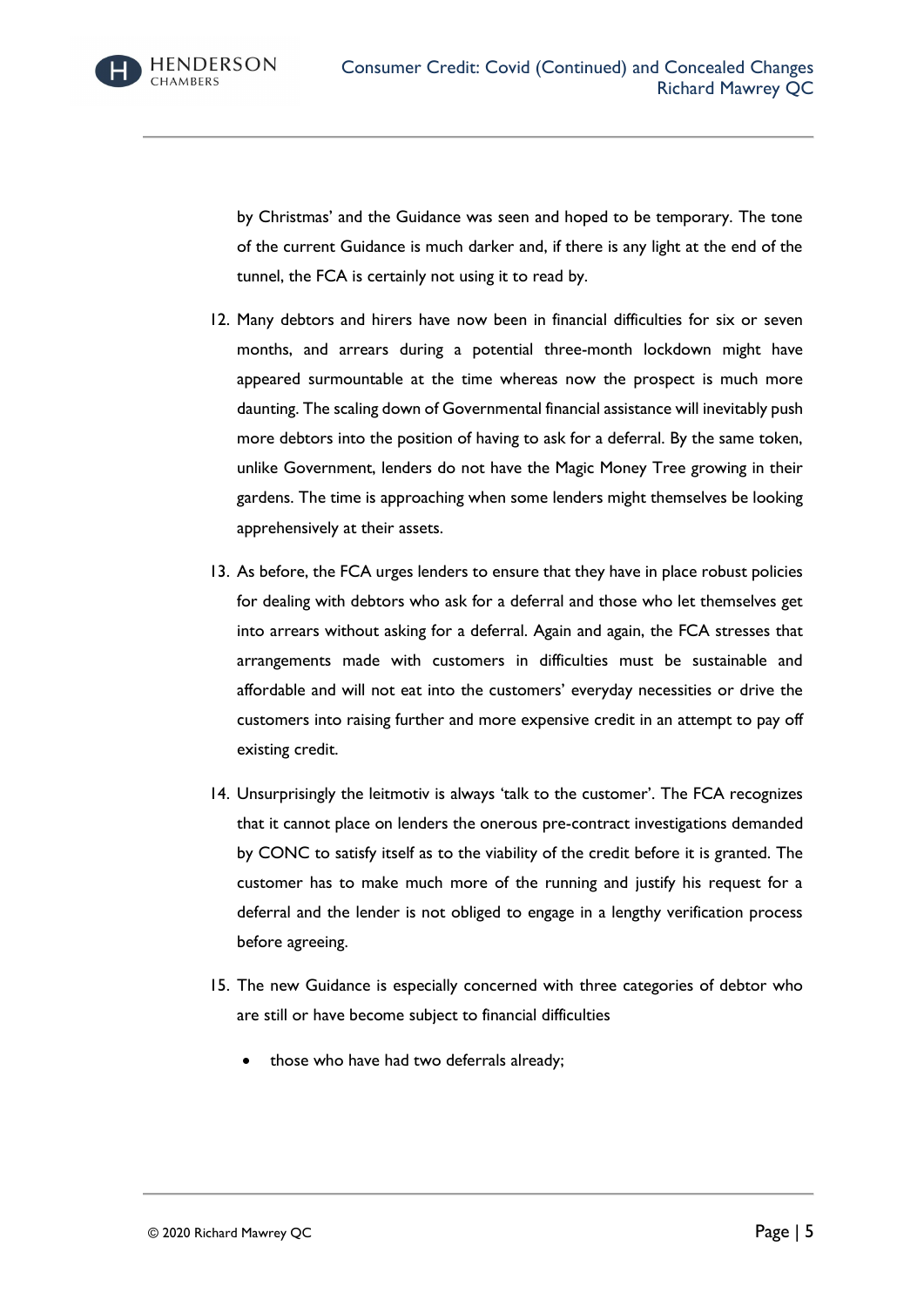

- those who were granted a deferral under the July Guidance and have not sought a further deferral;
- those newly fallen into financial difficulties.
- 16. What the lender is expected to discuss with the customer is the way forward. Is a further period of deferral necessary or desirable? Should a new payment plan be developed so that the customer can pay *something* even if only current instalments with nothing off the arrears? Ought the credit to be entirely restructured for the future? All these questions have to be addressed.
- 17. It is recognized that lenders themselves may experience difficulties and be simply unable to cope with all problems with arrears and deferrals in the time available. The first rule here is so to handle the customer's account as to ensure that he is not worse off than he would have been if the lender had been able to deal with him in time. The Guidance emphasizes that it is the responsibility of lenders to put sufficient resources in place to meet their obligations to treat the customer fairly and this involves keeping open channels of communication.
- 18. The Guidance recommends some obvious but sensible steps including
	- providing as far as possible a 'consistent point of contact';
	- being transparent about average waiting times, and times when customers are likely to experience longer or shorter waiting times;
	- use of call-backs;
	- offering pre-booked appointments;
	- referring customers to on-line tools where these are available;
	- clearly communicating the information or documents customers will need to have to hand.
- 19. The FCA is naturally somewhat concerned by customers refinancing which lenders may encourage them to do as a way out of their difficulties, particularly if they have got into debt elsewhere during the crisis. While this may be a solution for some, lenders are exhorted to make sure that the customer fully understands the position and is properly advised of all the possible alternatives. There is a recognition that,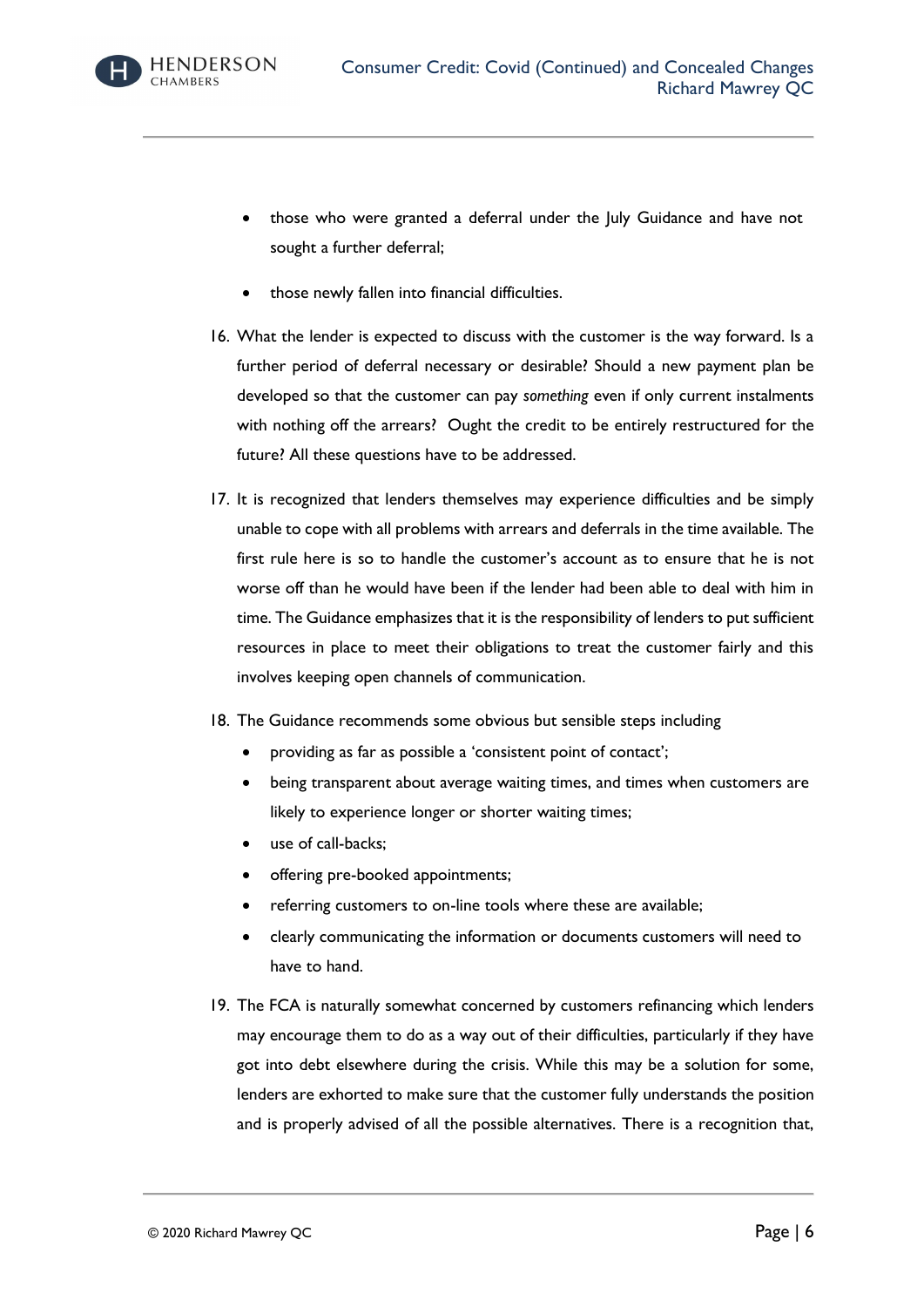

for many lenders, getting customers to refinance may seem a desirable way of minimising their losses but the FCA hints, not to delicately, that it will come down like a ton of bricks on lenders who get their customers to sign up to unrealistically optimistic new agreements.

- 20. A distinction is made, as with the earlier Guidance, between those caught by Covid and those whose agreements had got into arrears before the virus struck. Those with long-standing problems fall to be dealt with under existing procedures, in particular CONC 7, though any further difficulties experienced by the customer as a result of Covid have to be taken into account.
- 21. The new Guidance updates the rules as to specific forms of credit, while keeping the substance of the earlier Guidance intact.
- 22. With **hire-purchase and conditional sale**, lenders are invited to consider discussing with the customer the option of his terminating the agreement under the Consumer Credit Act 1974 ss 99 or 100.
- 23. In these cases and with **consumer hire**, the earlier prohibitions on repossession are reinforced and repossession *(a fortiori* court action) should be only be contemplated after 'all forbearance options have been considered and evidenced, or where the customer has failed to engage with the firm despite the firm having made all reasonable attempts to engage with the customer'. Clearly all the current health rules, including social distancing, must be observed if any repossession does take place.
- 24. There have obviously been problems with **pawn contracts** because the advice highlights a number of issues. Customers who have not so far sought deferral but are now in difficulties should ask for an extension of the right to redeem and pawnbrokers should not give notice of intention to sell if aware that the customer has financial problems. Nevertheless, the pawnbroker and the customer must give serious thought as to whether the customer is ever going to be able to redeem the pledge and, if not, immediate sale may be the better solution to prevent the debt mounting to a point where it eclipses the sale value of the pledge. If the customer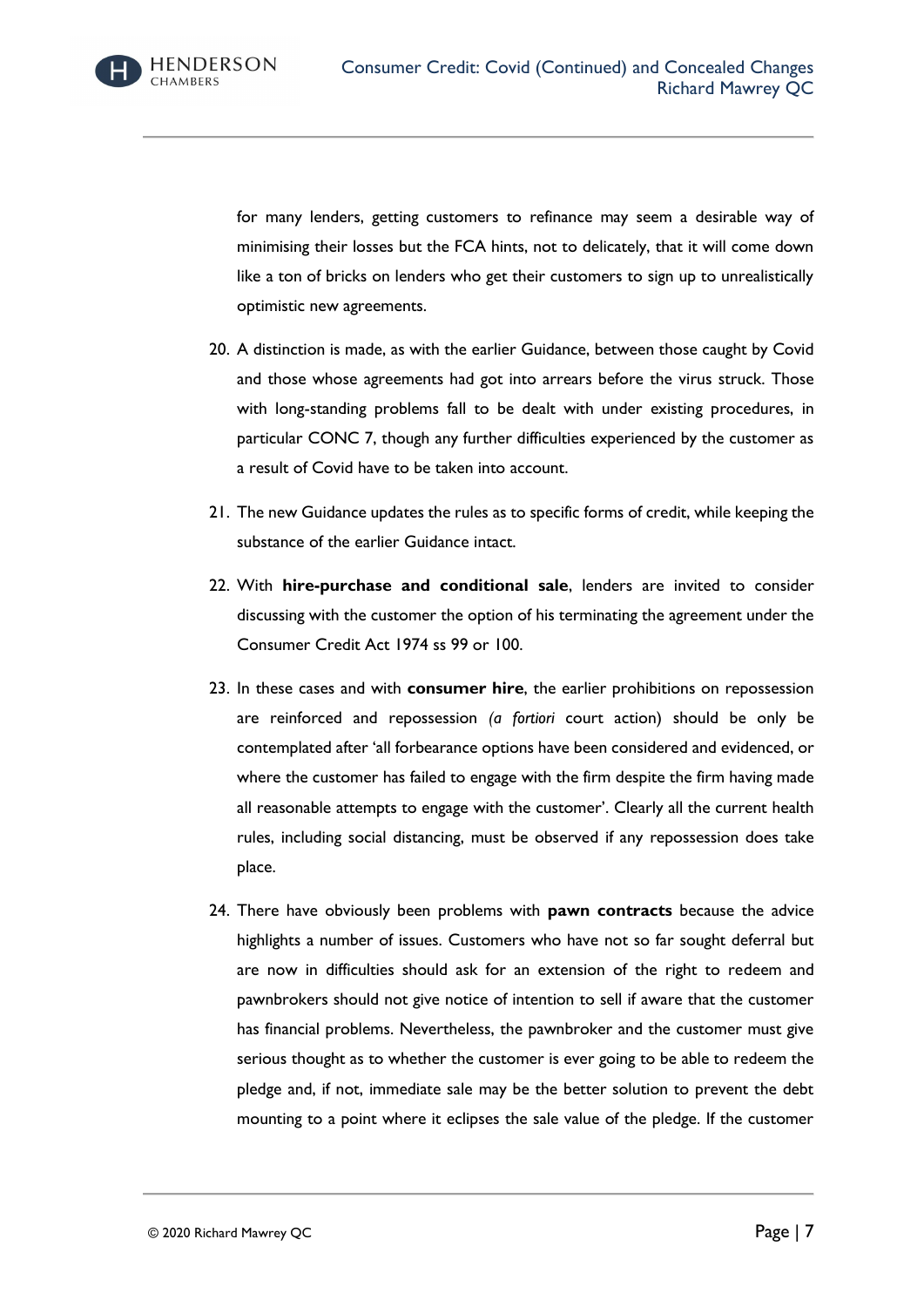

cannot get to the store to redeem (though able to do so otherwise), because of lockdown or self-isolation, then the pawnbroker must not charge interest, fees or penalties for late payment until such time as the customer is able to attend to collect the pledge. Further, where, as is sadly too often the case, the pawnbroker has had to close its stores, the customer must be informed (and clear signs put in the store windows) as to how he can go about redeeming the pledge.

#### **Overdrafts**

- 25. The Guidance here applies to 'primary personal current accounts' defined as the account into which a person's main source of income is paid. The Guidance excludes private banks and credit unions and basic bank accounts.
- 26. The advice here is pretty much the same as for other credit agreements with the need to discuss matters with the customer, to be proactive to avoid the situation worsening and to negotiate either a further extension of the overdraft or a restructuring of the debt. Lenders are encouraged to waive interest and there is a repeat of the warning against the seductive perils of refinancing.
- 27. The key, as with other credit, is to devise a repayment plan which is realistic and affordable without, in effect, writing off the debt.
- 28. With 'repeat use strategies' to cope with customers with a pattern of repeat use of overdrafts, the Guidance points the lender in the direction of CONC 5D which contains rules for dealing with this problem.

#### **The Future**

29. Both sets of Guidance make it clear that this is not the end nor even the beginning of the end, and the FCA expects to be issuing its fourth set of Guidance some time shortly into the New Year. Sadly one must say: watch this space.